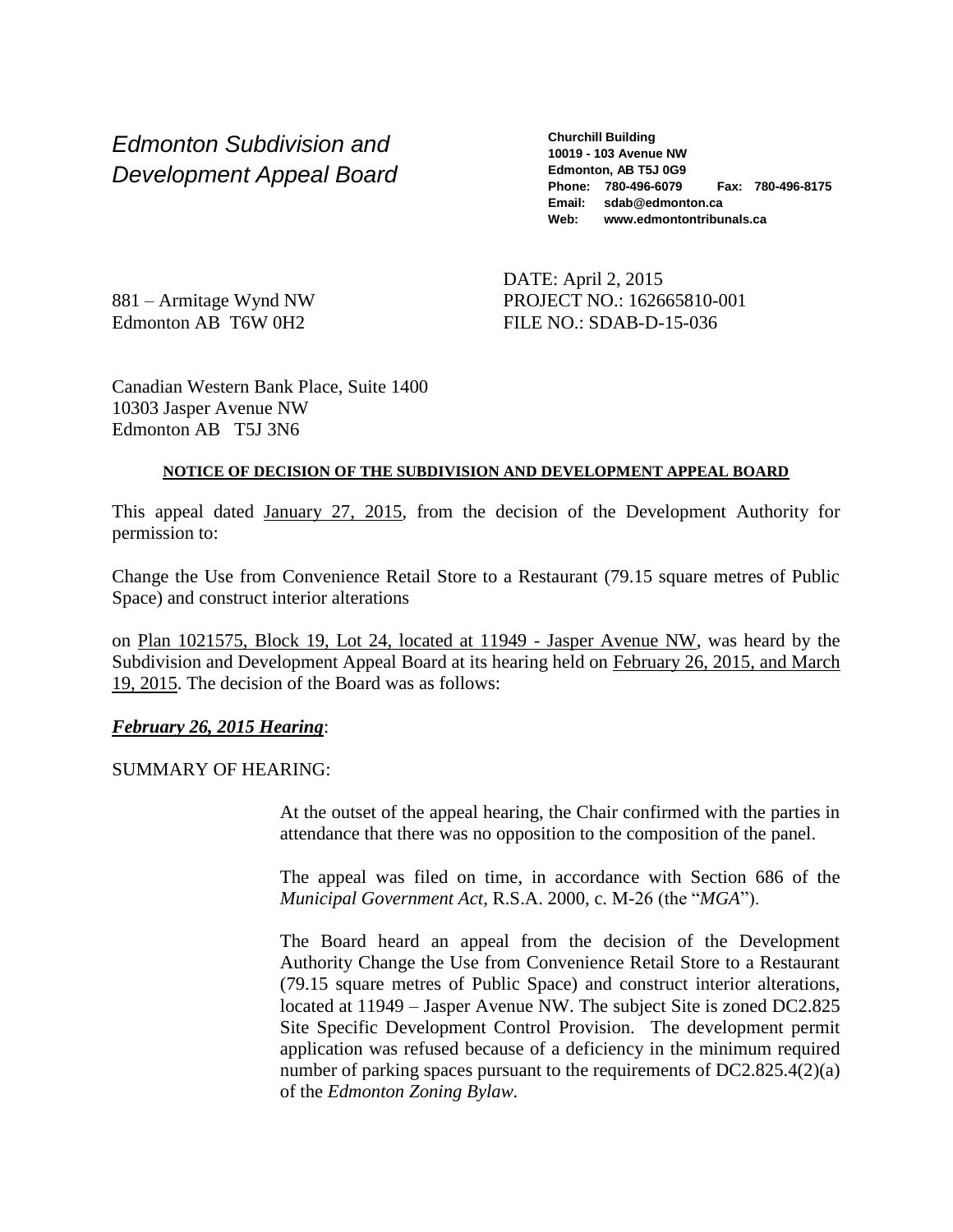Prior to the hearing the Board was provided with the following information, copies of which are on file:

- Memorandum from City of Edmonton, Transportation Services, dated January 15, 2015;
- Submission from the Development Authority received on February 17, 2015;
- Further submission from the Development Authority received on February 19, 2015;
- Letter of opposition from a condominium owner received on February 24, 2015; and
- Letter of support from the Oliver Community League received on February 25, 2015.

At the outset of the hearing the Chair referenced Section 641(4) of the *MGA* which states that despite section 685, if a decision with respect to a development permit application

in respect of a direct control district is made by a council, there is no appeal to the subdivision and development appeal board, or is made by a development authority, the appeal is limited to whether the development authority followed the directions of council, and if the subdivision and development appeal board finds that the development authority did not follow the directions it may, in accordance with the directions, substitute its decision for the development authority's decision.

The Board heard from Mr. J. Murphy, Legal Counsel for the Appellant, who provided a written submission, marked Exhibit "A". Mr. Murphy referenced his written submission and provided the following information in support of the appeal:

- 1. He referenced a copy of Section 641(4)(b) of the *MGA* contained in Tab 1 of his submission and indicated that the subject site was zoned as a Site Specific Development Control Provision by City Council to accommodate a specific use.
- 2. The Development Officer can exercise discretion and grant variances if that authority is delegated by City Council.
- 3. The Development Officer erred because discretion was not used while reviewing this development permit application.
- 4. The proposed development was refused because the Development Officer determined that a variance of 27 parking spaces was required, which exceeds the maximum parking variance of 5 spaces that was granted for a previous development permit approval on the subject site.
- 5. The Development Officer erred by not considering parking for the entire development when reviewing this application.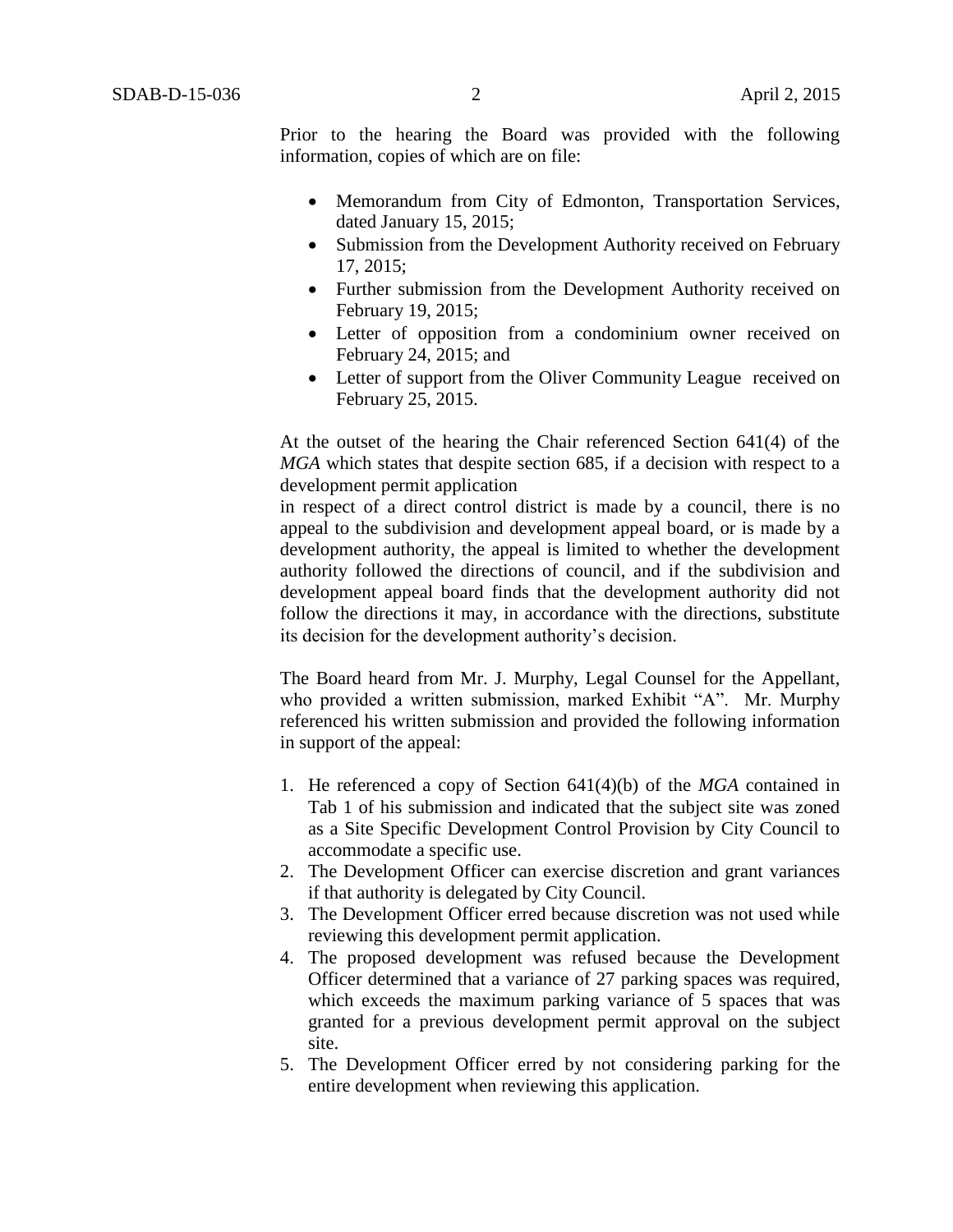- 6. The Development Officer relied on Section 11.3(3) of the *Edmonton Zoning Bylaw* as grounds to deny the required variance.
- 7. The General Purpose of the DC2.825 is "to accommodate a 36 storey mixed use, high rise, high density development with commercial uses on the main and second floor of a three storey podium that provides for an active and inviting pedestrian oriented streetscape fronting onto Jasper Avenue and a publicly accessible garden linking jasper Avenue and the Victoria Trail Promenade, with site specific design controls to reduce the mass, sun shadow and view impacts of the tower on adjacent developments".
- 8. With regard to the General Purpose, development means the entire project, not the individual components of a development.
- 9. The Development Officer limited his variance powers by only considering the proposed change in use and not the total parking requirement for this multiple use Site.
- 10. During the rezoning application for this Site, City Council understood that the uses in this building would change and that is Section DC2.825.4.1(a) states "The development shall be generally in accordance with the following regulations and the attached appendices, to the satisfaction of the Development Officer."
- 11. Section 720.3(3) of the *Edmonton Zoning* Bylaw allows the Development Officer to apply all regulations contained in the Edmonton Zoning Bylaw to developments in a Direct Control Provision.
- 12. Section 11.2(5) of the *Edmonton Zoning Bylaw* states that the Development Officer "may relax a regulation in a Zone or other Section of this Bylaw in accordance with the regulations contained in that Zone or Section, or may relax regulations in accordance with Sections 11.3 and 11.4, and in such case, the development applied for shall be a Discretionary Development". Section 11.3 is the test used by the Development Authority and Section 11.4 allows variances in the case of unnecessary hardship.
- 13. A variance was not required because the Development Officer could have exercised discretion on the basis that the development was in general accordance with the regulations for the zone. This would result in the exercise of discretion rather than granting a variance.
- 14. In this case, the Development Officer only analyzed the application in the context of whether or not a variance should be granted.
- 15. DC2.825 applies to the entire development and not to the individual uses of the building.
- 16. City Council approved this Site Specific Development Control Provision with the knowledge that it was a 7 year project and that changes in use would occur during that time.
- 17. Transportation Services asked that the originally proposed 285 parking spaces be reduced in an attempt to encourage the use of public transit and reduce the number of vehicles in the downtown core.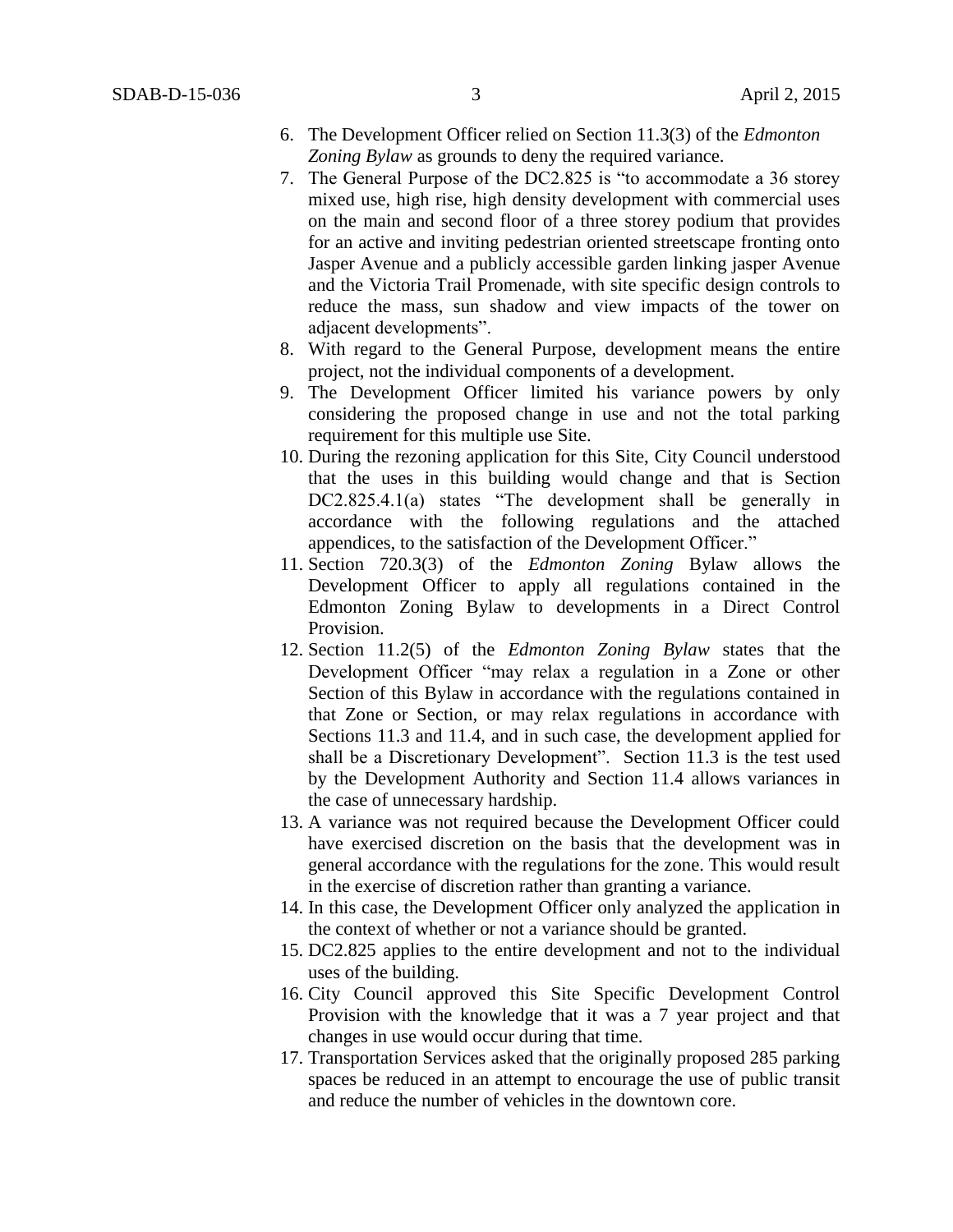- 18. Schedule 1 of Section 54.2 of the *Edmonton Zoning Bylaw*, which provides vehicular parking requirements, is not static.
- 19. The most recent technical brief on the parking considerations has not yet been reviewed by Transportation Services.
- 20. On street parking spaces are available in front of the proposed development during the morning hours but not as many are available in the afternoon.
- 21. It is anticipated that the proposed development will attract walk by customers.
- 22. A Transportation Study was not undertaken during the original construction phase because it was not required by the Development Authority.
- 23. The Oliver Community League has provided an unsolicited letter of support for the proposed development because they support the concept of a mixed use building.

The Board then heard from Mr. I. Welch, representing the City of Edmonton Sustainable Development Department and Ms. V. Ferenc-Berry, representing the City of Edmonton Law Branch, who provided the following information:

- 1. This application was refused in accordance with a review of the regulations contained in the DC2.825 Site Specific Development Control Provision.
- 2. DC2.825.4.2(a) states "The development shall provide parking in accordance with Schedule 1 of Section 54.2 of the Edmonton Zoning Bylaw with the variance of five stalls to the satisfaction of the Development Officer." This clause limits the maximum allowable parking variance to 5 parking spaces.
- 3. A variance equaling 5 parking spaces was granted for the site in January, 2013, for an approved development permit application.
- 4. The Development Officer would not be following Council's direction by granting a further parking variance.
- 5. The definition of a "development" in the DC2 regulations was taken from the *MGA*, where it is broadly defined.
- 6. The application was reviewed based on the proposed use and not the parking requirements for the entire building.
- 7. The DC2 regulations do not contain minimum or maximum parking requirements and the Appellant has not provided a recent Traffic Study.
- 8. The Applicant was advised that there were other options available but the provision of a Traffic Study was not specifically addressed.
- 9. When assessing available parking for the proposed use, Mr. Welch only considered the availability of the parking designated as commercial parking rather than considering the total parking available on the subject site.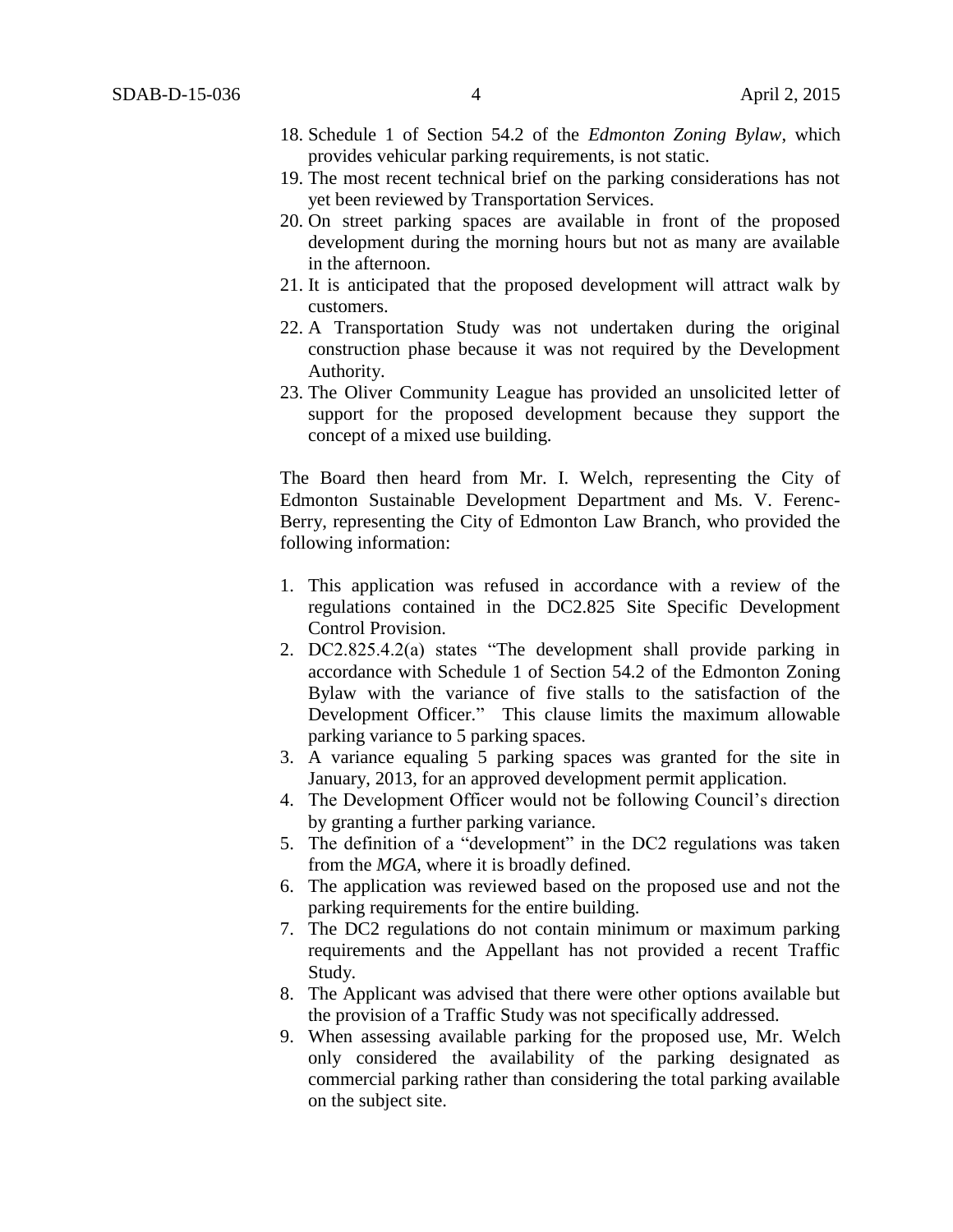10. He confirmed that the *Edmonton Zoning Bylaw* does not distinguish between commercial and residential parking when calculating parking requirements for a site. However, he advised that calculating commercial and residential parking requirements separately was an established planning practice.

Mr. Murphy made the following points in rebuttal:

- 1. He submitted a draft memorandum from Transportation Services dated July 27, 2009 that contained proposed amendments to the Oliver Area Redevelopment Plan, marked Exhibit "B". A recommendation was made to delete Section 4.2(b) to encourage developers to reduce the number of onsite parking spaces because of the close proximity of the building to the downtown core and public transit.
- 2. Based on this recommendation the required parking was reduced from 197 to 170 spaces. This included residential, visitor and commercial parking for the entire site.
- 3. The Development Officer did not review the shared use of any parking spaces on the site.
- 4. The variance of 5 parking spaces applies to the entire site, not just to individual specific uses.
- 5. He reiterated that the Development Officer failed to use discretion in refusing this development permit application and therefore did not follow the direction of Council.
- 6. The most recent Traffic Study has not yet been reviewed by Transportation Services but will be submitted to the Board and available for all interested parties.

Mr. Welch made the following comments:

- 1. He used the provisions of DC2.825.4.2(a) when calculating the parking variance for the proposed development.
- 2. It was his opinion that a "draft" Memorandum from Transportation Services cannot be considered direction from City Council.

Mr. Murphy had nothing further to add in rebuttal.

#### DECISION:

that the Development Authority did not follow the direction of Council.

# REASONS FOR DECISION:

The Board finds the following: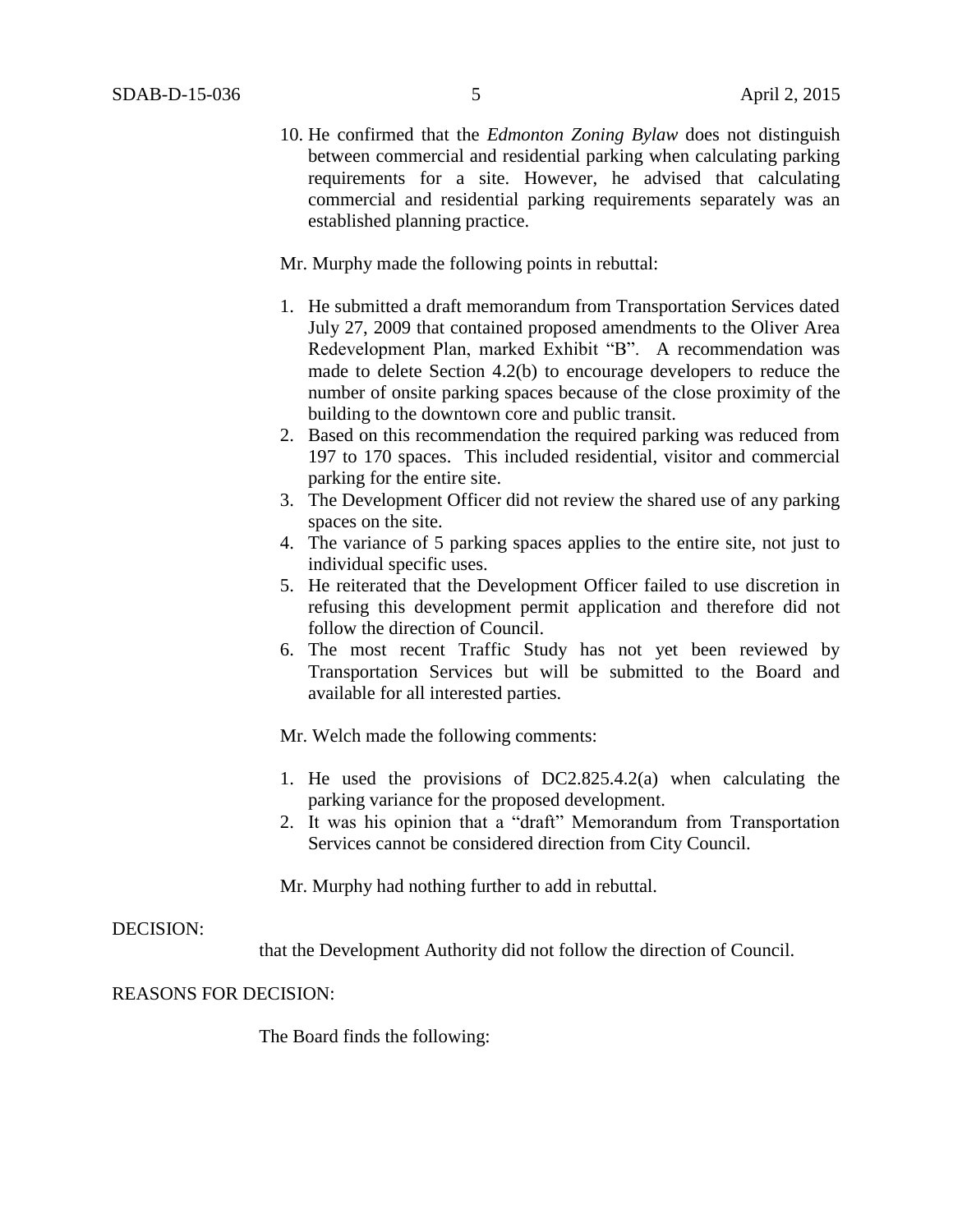- 1. The Development Authority failed to follow the direction of Council in determining whether or not the proposed development required a parking variance, pursuant to Section 54.1(2)(h) of the *Edmonton Zoning Bylaw*.
- 2. There are no provisions in the *Edmonton Zoning Bylaw* which enable a Development Officer to separate commercial and residential parking when determining whether or not a parking variance is required for a proposed development.

## SUMMARY OF HEARING (CONTINUED):

The Board reconvened and the Chairman advised that it was the decision of the Board that the Development Authority did not follow the direction of Council in refusing the proposed development and that the Board would continue to hear the merits of the appeal.

Mr. Murphy submitted a Technical Memorandum from Bunt & Associates, Transportation Planners and Engineers dated February 25, 2015, marked Exhibit "C". The memorandum contained a technical brief that summarized the parking characteristics associated with the operation of the proposed development.

#### DECISION:

that SDAB-D-15-036 be TABLED to March 19, 2015 in order to provide the Board the opportunity to review the Technical Brief regarding the parking considerations and to allow a copy of the Technical Brief to be circulated to Transportation Services for review.

#### REASONS FOR DECISION:

1. The Appellant introduced a Technical Brief on the date of the hearing. The appeal is tabled to give all parties and the Board the opportunity to review the Technical Brief before proceeding with the appeal hearing.

## *March 19, 2015 Hearing*:

### MOTION:

that SDAB-D-15-036 be raised from the table.

# SUMMARY OF HEARING:

The Board notes that a Memorandum was received from City of Edmonton Transportation Services on March 18, 2015, relative to their review of the Parking Impact Assessment that was introduced at the hearing of February 26, 2015, a copy of which is on file.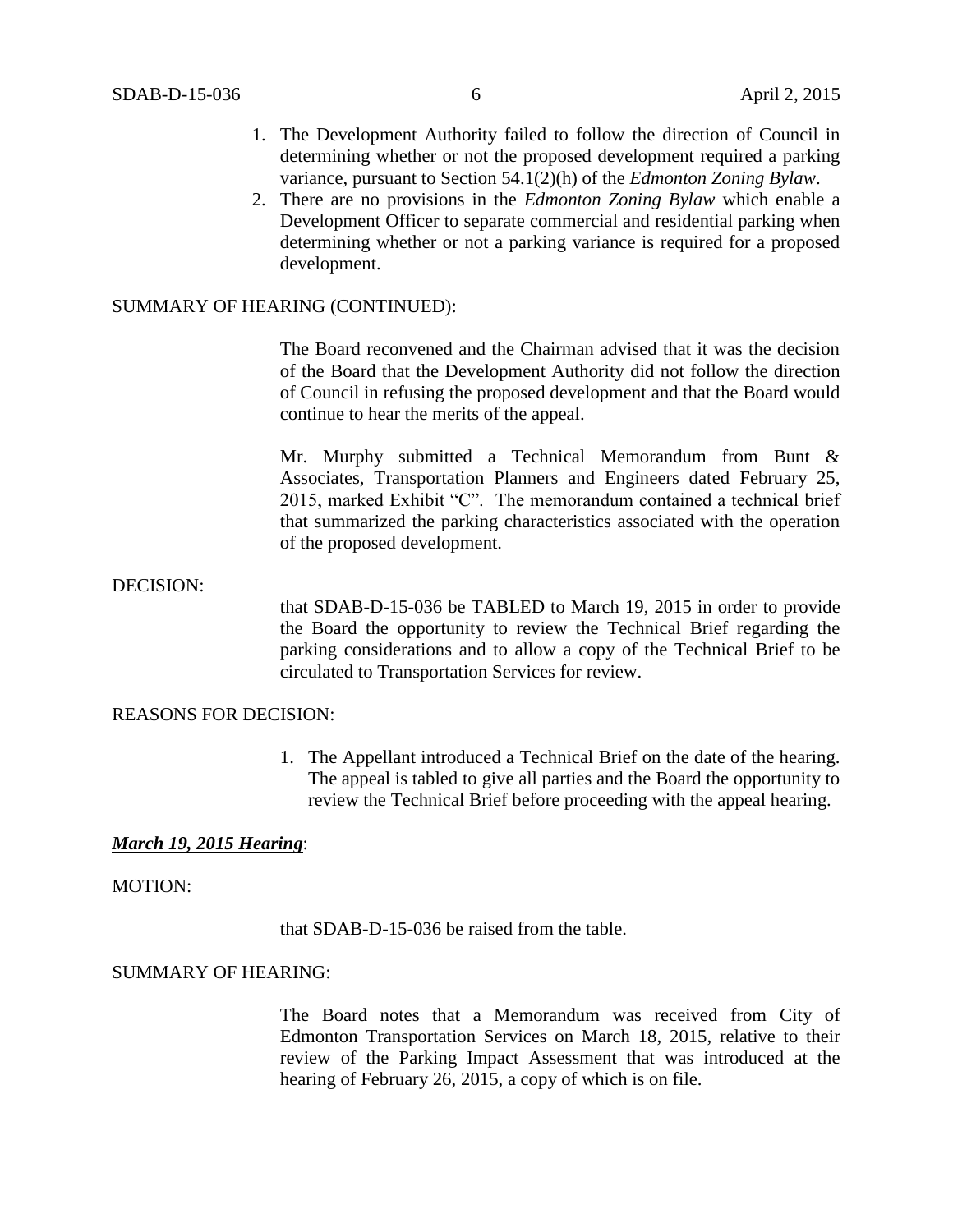The Board also notes, included in the SDAB online system are two responses from adjacent property owners:

- Letter of opposition from an adjacent condominium owner
- Response indicating a neutral position from an adjacent property owner

The Board heard from Mr. J Murphy, Legal Counsel for the Appellant, who referenced the Memorandum from City of Edmonton Transportation Services and provided the following information:

- 1. Transportation Services has reviewed parking for the entire site and has concluded that there is ample on-site and off-site parking.
- 2. The proposed Use is a café that will not require long term parking.
- 3. The proposed development will target local residents and walk-in customers.
- 4. Parking, when required, will use the reciprocal parking spaces that are available.
- 5. He agrees with the findings of Transportation Services that adequate parking is available for the proposed Use.

Mr. Murphy provided the following responses to questions:

- 1. The Technical Brief determined that there is an excess of parking spaces at the site.
- 2. The proposed Public Space is 60 square metres, not 79 square metres as indicated on the refused development permit application.
- 3. The Site Plan shows 9 on-site parking spaces located at the rear of the building. The remaining parking spaces are located in the underground parkade.
- 4. The Technical Brief references the request from Transportation Services to reduce the number of on-site parking spaces for this development because of its close proximity to the downtown core and public transit.
- 5. The submitted plans do not include drawings for the underground parkade.
- 6. There are a total of 197 on-site parking spaces available and all of the multi-use parking spaces are easily accessible.

The Board then heard from Mr. Welch, representing the City of Edmonton Sustainable Development Department who provided the following information:

1. This is a unique situation in that it was difficult to determine the wishes of Council in regard to the parking provisions for the site.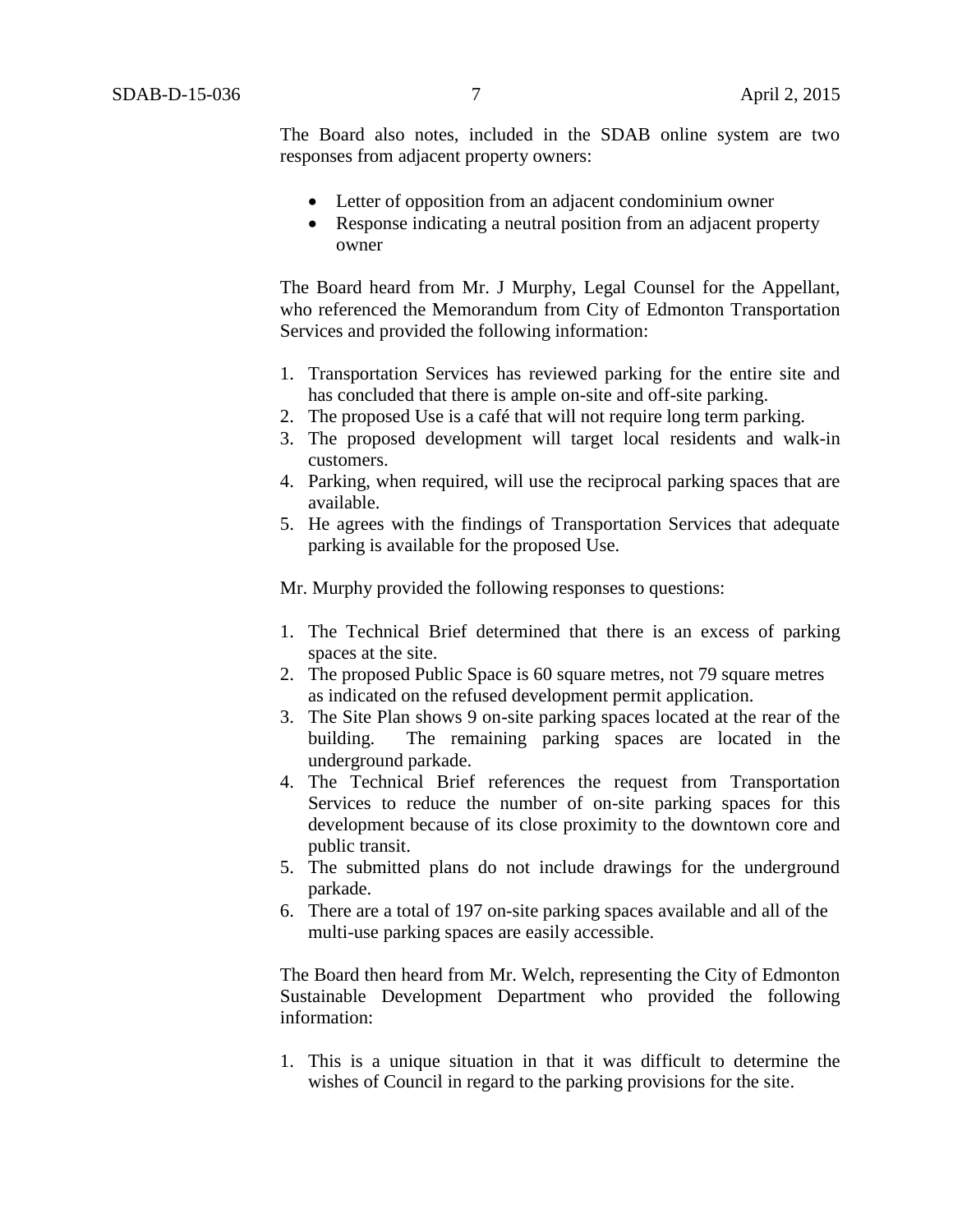- 2. He reiterated that Sustainable Development would not support a variance in the minimum required parking requirements for this site.
- 3. He suggested that the requirements of Section 54.2 of the *Edmonton Zoning Bylaw* and the DC2 are contradictory and that clarification was required from City Council regarding their intent.
- 4. Section 641 of the *MGA* limits the appeal to the determination of whether or not the Development Authority followed the direction of Council. In this case he was not able to determine the direction of Council regarding the required variances.

Mr. Welch provided the following responses to questions:

- 1. It was his opinion that the parking spaces that would be either titled or sold should be removed from the equation which results in a deficiency in the parking requirements.
- 2. Section 54.1 of the *Edmonton Zoning Bylaw* requires all parking to be provided on the subject site.
- 3. He was not sure if the recommendations of Transportation Services were reflective of the direction of City Council.
- 4. The provision of off-site parking should only be considered at the direction of Council.

The Board then heard from Ms. Gelinas, representing City of Edmonton Transportation Services, who provided the following information:

- 1. She clarified that on-street parking cannot be assigned because it is considered public parking.
- 2. The use of on-street parking would be controlled by metered and timed parking.

Mr. Murphy provided the following information in rebuttal:

- 1. The parking requirements should not be broken down according to individual use classes because the DC2 Bylaw refers to "the" development which means that the parking requirements should be calculated based on the entire site.
- 2. Section 54.2(1)(e) of the *Edmonton Zoning Bylaw* allows the Development Officer to reduce the parking requirement for a proposed development based on a review of a parking demand study by Transportation Services.
- 3. In this case the proposed reduction should be approved on the advice of Transportation Services.
- 4. The Technical Brief has determined that there is adequate parking available.
- 5. Transportation Services agrees that adequate on-street parking is available.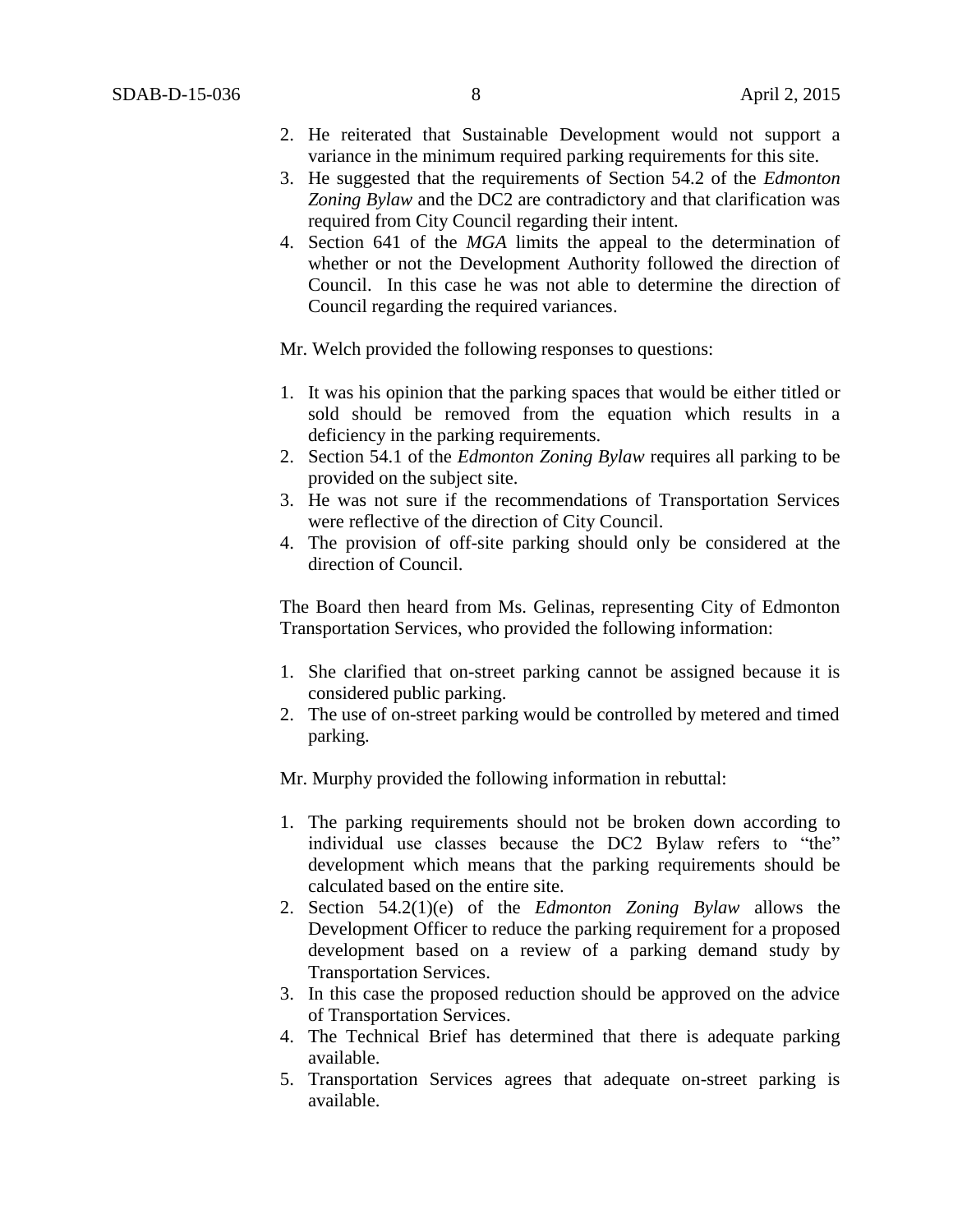6. The proposed business is a café that will be targeting walk-in customers and residents of the area. The proposed business will not survive with customers who are driving to the location as a destination.

#### DECISION:

that the appeal be ALLOWED and the Development GRANTED subject to the following amendment and conditions:

The Board has amended the scope of the Development Permit application to read:

Change the Use from Convenience Retail Stores to a Restaurant (60.0 square metres of Public Space), and construct interior alterations.

### Conditions:

- 1. Exterior lighting shall be developed to provide a safe lit environment in accordance with Sections 51 and 58 and to the satisfaction of the Development Officer;
- 2. Any outdoor lighting for any development shall be located and arranged so that no direct rays of light are directed at any adjoining properties, or interfere with the effectiveness of any traffic control devices. (Reference Section 51 of the Edmonton Zoning Bylaw 12800).

NOTES:

1) An approved Development Permit means that the proposed development has been reviewed only against the provisions of the Edmonton Zoning Bylaw. It does not remove obligations to conform with other legislation, bylaws or land title instruments such as the *Municipal Government Act*, the ERCB Directive 079, the Edmonton Safety Codes Permit Bylaw or any caveats, covenants or easements that might be attached to the Site.

2) The Development Permit shall not be valid unless and until the conditions of approval, save those of a continuing nature, have been fulfilled; and no notice of appeal from such approval has been served on the Subdivision and Development Appeal Board within the time period specified in subsection 21.1 (Ref. Section 17.1).

3) Signs require separate Development Applications.

4) The City of Edmonton does not conduct independent environmental checks of land within the City. If you are concerned about the suitability of this property for any purpose, you should conduct your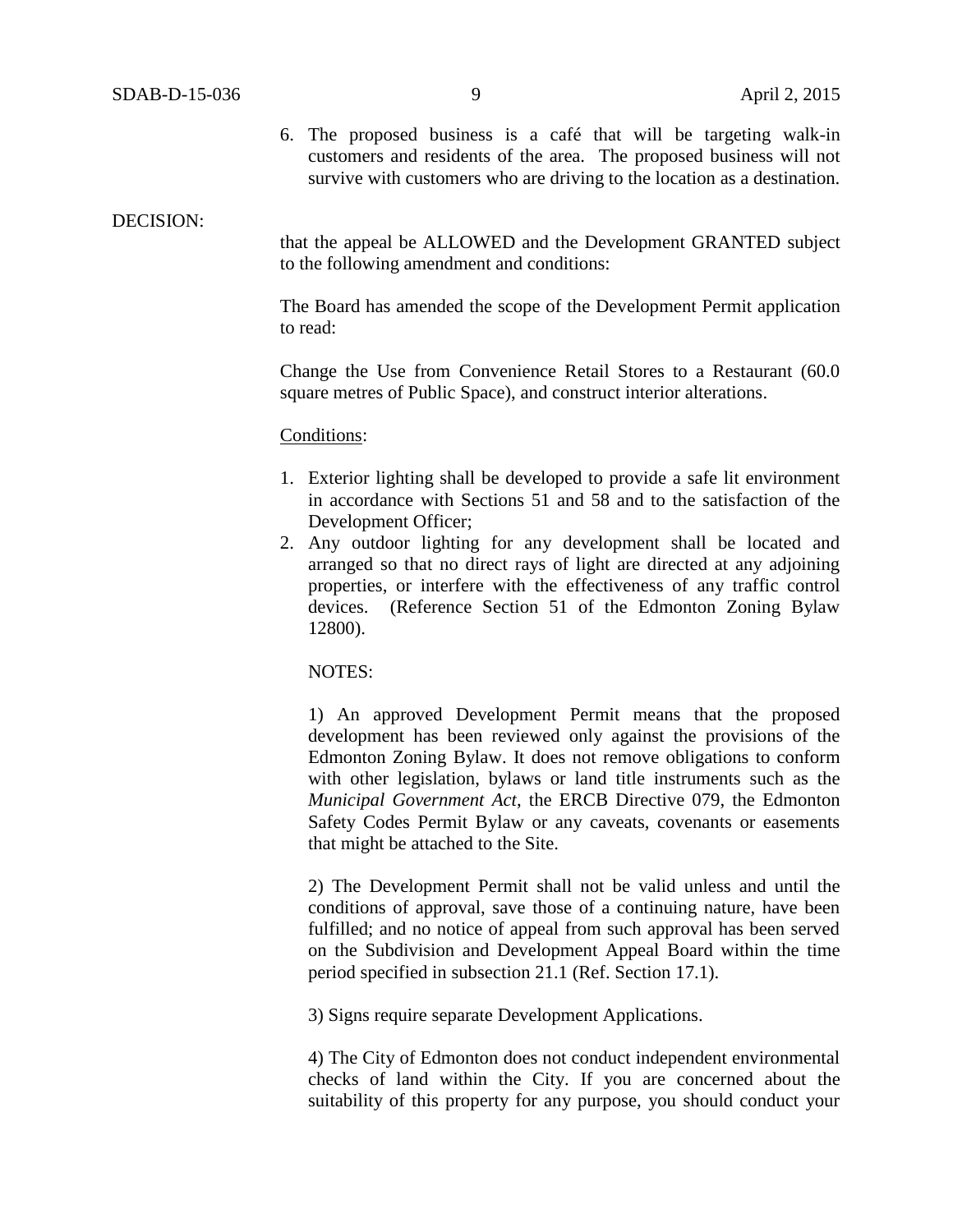own tests and reviews. The City of Edmonton, in issuing this Development Permit, makes no representations and offers no warranties as to the suitability of the property for any purpose or as to the presence or absence of any environmental contaminants on the property.

5) A Building Permit is required for any construction or change in use of a building. For a building permit, and prior to the Plans Examination review, you require construction drawings and the payment of fees. Please contact the 311 Call Centre for further information.

6) This Development Permit is not a Business Licence. A separate application must be made for a Business Licence.

## REASONS FOR DECISION:

- 1. A Restaurant, 200 occupants or less and 240 square metres of Public Space, is a listed Use in the DC2.825 Site Specific Development Control Provision.
- 2. Section 641(4)(b) of the *MGA* states despite section 685, if a decision with respect to a development permit application in respect of a direct control district is made by a development authority, the appeal is limited to whether the development authority following the directions of council, and if the subdivision and development appeal board finds that the development authority did not follow the directions it may, in accordance with the directions, substitute its decision for the development authority's decision.
- 3. Based on the evidence provided by the Appellant that the proposed Restaurant is 60.0 square metres and not 79.15 square metres in size, as included on the original Development Permit application, the Board has amended the scope of the Development Permit application.
- 4. It is the direction of Council that the parking requirements for the proposed development be assessed pursuant to Schedule 1 of Section 54.2 of the *Edmonton Zoning Bylaw.*
- 5. Based on the information contained in the Bunt & Associates Technical Brief there are 197 on-site parking spaces available, 8 parking spaces are located at ground level, not including one disabled parking space, and 189 spaces are located in the underground parkade.
- 6. The current Uses on the subject site require a total of 170 on-site parking spaces.
- 7. None of the affected parties who appeared at the hearing disputed these calculations or refuted the evidence provided that there are 197 on-site parking spaces available on the subject site.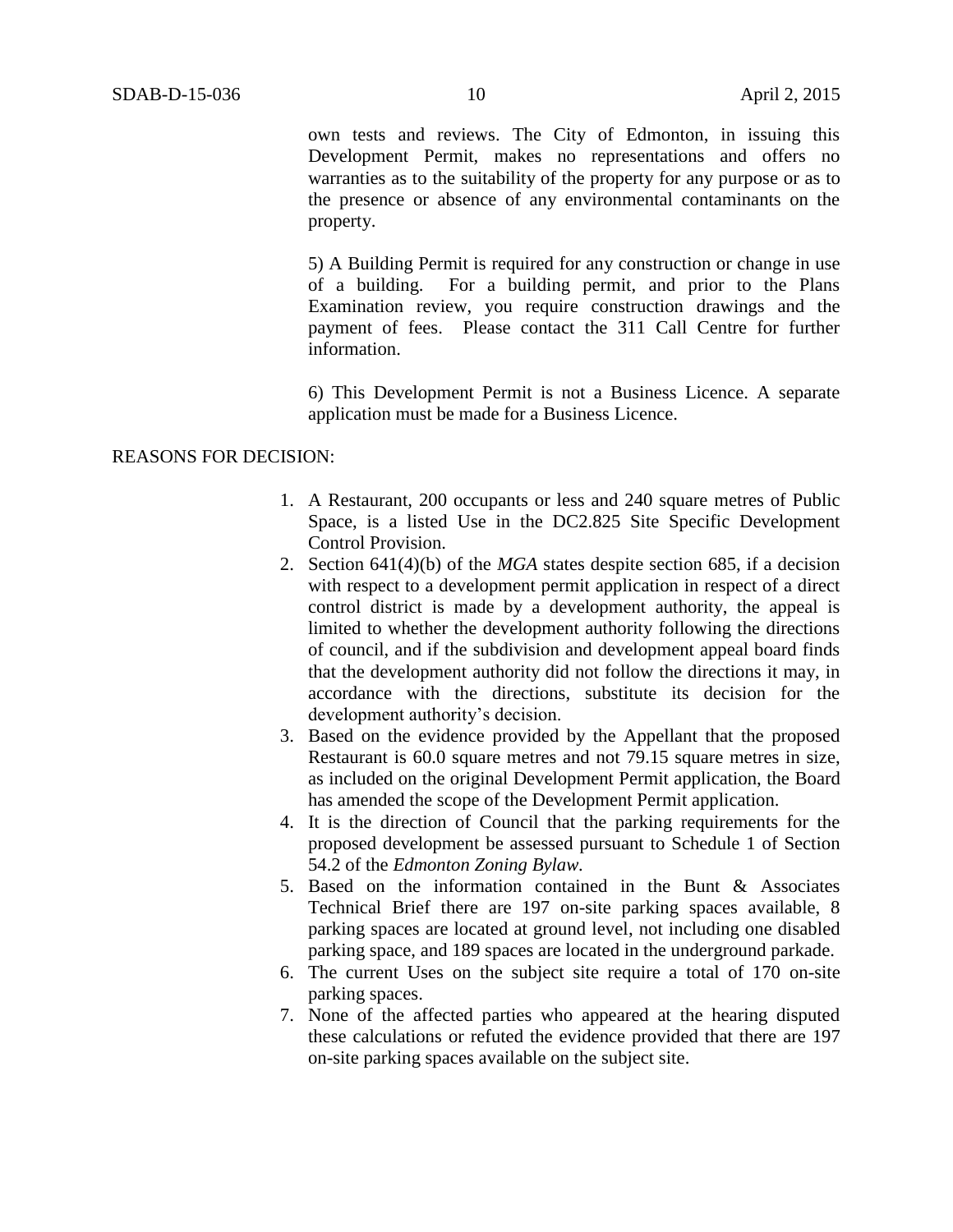- 8. While the Board recognizes the possibility that the residential parking spaces located in the underground parkade could be segregated from the visitor and commercial spaces at some point in the future, Section 54.2, Schedule 1 of *the Edmonton Zoning Bylaw* does not require the Board to consider this possibility in determining the parking requirements for the proposed development.
- 9. Based on the evidence provided that there are 197 on-site parking spaces and that only 170 on-site parking spaces are required pursuant to the requirements of Section 54.2, Schedule 1 of the *Edmonton Zoning Bylaw*, the Board finds that a parking variance is not required.
- 10. The proposed development complies with all of the other development requirements pursuant to DC2.825 Site Specific Development Control Provision and therefore must be approved by the Board.

# **IMPORTANT INFORMATION FOR APPLICANT/APPELLANT**

- 1. **THIS IS NOT A BUILDING PERMIT.** A Building Permit must be obtained separately from the Sustainable Development Department, located on the 5th Floor, 10250 – 101 Street, Edmonton.
- 2. When an application for a Development Permit has been approved by the Subdivision and Development Appeal Board, it shall not be valid unless and until any conditions of approval, save those of a continuing nature, have been fulfilled.
- 3. A Development Permit shall expire and shall no longer be valid after one year from the date of approval of the Permit, if no construction has been initiated. However, if the permit holder is unable to proceed pending a court decision involving the proposed development, time shall not run until such proceedings are finally completed. For further information, refer to Section 22 of the Edmonton Zoning Bylaw, 12800.
- 4. Notwithstanding clause (3) above, if a Building Permit is issued for the development within the twelve month period, the Development Permit issued therefore shall not lapse unless and until the Building Permit so issued is cancelled or allowed to lapse by virtue of work not having commenced within the statutory minimum period.
- 5. This decision may be appealed to the Alberta Court of Appeal on a question of law or jurisdiction under Section 688 of the Municipal Government Act, R.S.A. 2000, c. M-26. If the Subdivision and Development Appeal Board is served with notice of an application for leave to appeal its decision, such notice shall operate to suspend the Development Permit.